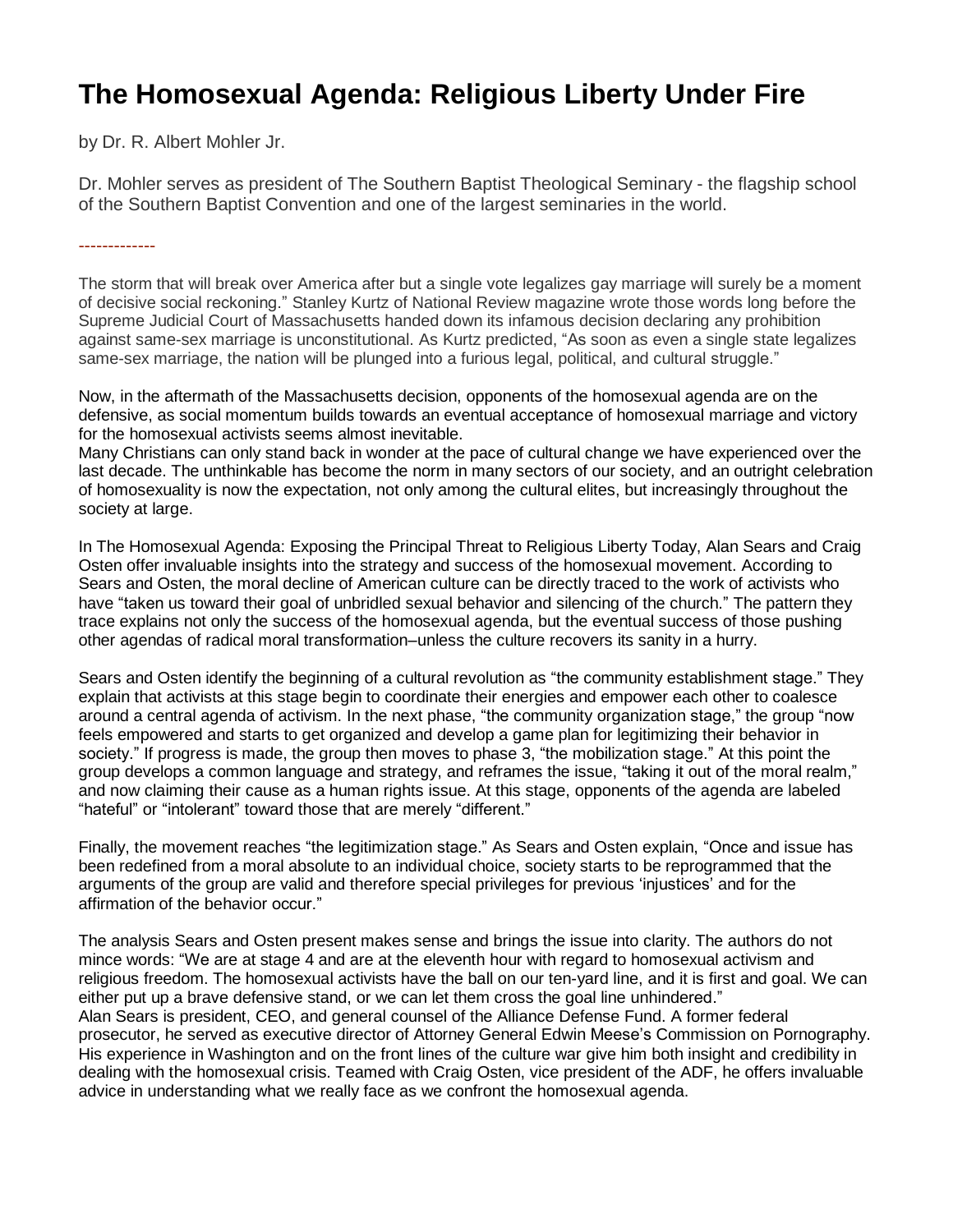Others have traced the rise and growing influence of the homosexual activists, but Sears and Osten perform an unique service by directing their attention to the homosexual agenda as a threat to religious liberty. Indeed, religious liberty concerns are the main interest of the Alliance Defense Fund. Their involvement in the battle against the homosexual agenda is tied to their judgment that the legalization and forced acceptance of homosexuality is indeed the principal threat to religious freedom today.

By any measure, that is an audacious claim. Nevertheless, Sears and Osten are undoubtedly correct in their assessment of our challenge. Christianity remains the great obstacle to the final success of the homosexual movement. The silencing of the church must be their ultimate priority.

Clear evidence of this judgment is found in the fact that homosexuality has been added to groups covered by "hate crimes" legislation in much of Europe and now, in Canada. Churches teaching that homosexuality is inherently sinful face harsh sanctions and, in some cases, criminal penalties. Looking to developments in Canada, Brian Rushfeldt of the Canada Family Alliance Coalition warns that hate crime legislation could well declare certain sections of the Bible as "hate literature." Clergy could face criminal charges if they refuse to perform a marriage of two homosexuals. Parents who want their children to "opt out" of classes that promote homosexual behavior could also face criminal charges. Educators–even those teaching in Christian schools– could not refuse to teach a pro-homosexual curriculum.

This is no longer a hypothetical argument. The agenda of the homosexual activists is clear. They will not rest until all organized opposition to their behavior and lifestyle is silenced. There can be no question that the Christian church represents the greatest threat to the normalization and celebration of homosexual behavior. Thus, the church and Christian believers must be silenced if the homosexual activists are to have their way.

The coercive tactics employed by the homosexual activists are now well documented. The activists have been putting the heat on corporate America for years, pushing for a full acceptance of sexual orientation as a protected class, demanding domestic-partner benefits, and employing coercive tactics to marginalize or eliminate employees who will not "tow the line" of homosexual acceptance. Under the guise of "diversity training," employees are subjected to a form of moral brainwashing. As Sears and Osten explain, "Biblical beliefs on homosexual behavior and marriage are openly ridiculed." Employees are taught to ask, "Are you in a relationship?" rather than "Are you married?" Corporate sponsors in the 2002 "Out and Equal Leadership Summit," which pushes the corporate gay-rights agenda, included companies like Motorola, Proctor and Gamble, Eastman Kodak, IBM, Boeing, and Verizon.

Congress has come close in recent years to passing the "Employment Non-Discrimination Act" [better known as ENDA]. This legislation would add sexual orientation to the 1964 federal Civil Rights Act, and will likely be brought up year after year until it is passed. Senator Ted Kennedy, a co-sponsor of ENDA and a federal hatecrimes bill, identified Christian objections to homosexual behavior as "an insidious aspect of American life." At least we know where we stand with Sen. Kennedy.

Of course, the homosexual agenda directs much of its opposition to the biblical concepts of marriage and family. Demands for same sex marriage are only one dimension of this agenda. A complete transformation of the concept of the family, including child rearing, parental authority, and the right of parents to instruct their children in biblical morality are all under threat. Just before leaving office, California governor Gray Davis signed legislation forcing foster parents in California to teach a pro-homosexual approach to all foster children, effectively removing biblical Christians from opportunities to be foster parents. How long will it be before Christian parents are charged with child abuse for teaching biblical morality to their "defenseless"children.

In any other context, this would be seen for what it is–an Orwellian transformation of our culture with religious liberty sacrificed for the sake of a well organized group of moral revolutionaries. But, in our current day of moral revisionism, all this is packaged as the new moral enlightenment.

Christians who doubt that the homosexual agenda is a genuine threat to religious liberty need only consider employees in major corporations who are judged to be uncooperative and thus terminated or turned down for promotion, because they will not serve on a committee planning a gay awareness day or post a rainbow flag on their cubicle. Just ask parents ready to take foster children into their homes in California, who are denied